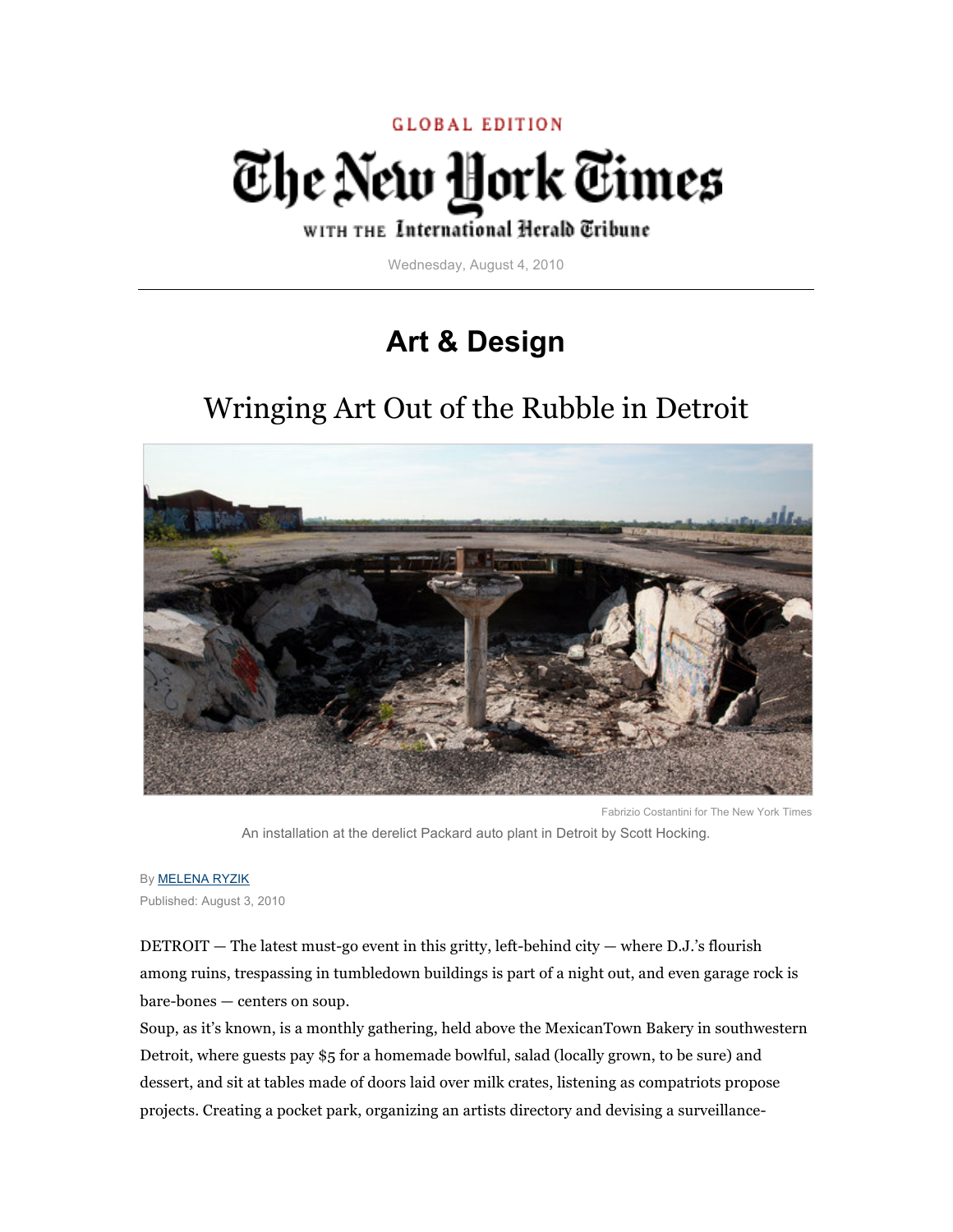camera video montage were all on this month's agenda. The guests vote, and the idea deemed most deserving gets the Soup dollars — a neat little way to wiki-finance creativity. Soup, which started seven months ago, has been growing steadily. The last one, on Sunday, was the largest yet. "It was so big that we were running around collecting doors" before the meal, Kate Daughdrill, a founder, said. Ms. Daughdrill, 25, an artist, graduate student and waitress, built the voting booth for Soup; she and her co-founder, Jessica Hernandez, whose family owns the bakery, hope to make the loft where it's held into a permanent creative space. Building a community around Soup, Ms. Daughdrill said, is "part of my art."

Detroit is plagued by all the urban problems that make it fodder for big-picture editorializing and cop shows. Its long-dwindling population and landscape of abandoned buildings have made it a singular — or perhaps prophetic — case study in Rust Belt decline. But its particular brand of civic and economic decay has also drawn something unexpected: a small but well-publicized movement of artists and other creative types trying to wring something out of the rubble. Maker Faire, the California festival for tinkerers and conceptualists, made its Detroit debut albeit in nearby Dearborn — last weekend; TEDx, a brainstorming conference will arrive in September; and Matthew Barney will perform after that. Banksy has already been. Two weeks ago Detroit hired a film, culture and special-events liaison to occupy a new position in the office of Mayor Dave Bing. The city that birthed the assembly-line age is now cultivating a slew of handmade salvagers, and it has not gone unnoticed.

"There's an excitement here," said Dale Dougherty, editor and publisher of Make magazine, which spawned Maker Faire. "There's a sense that it's a frontier again, that it's open, that you can do things without a lot of people telling you, 'No, you can't do that.' " Maker Faire follows that ethos; it drew over 22,000 people for demonstrations of wind-powered cars and fire-spewing bicycles to the parking lot of the Henry Ford Museum.

Detroit hardly needs encouragement to do-it-yourself; it has a lineage of makers.

Scott Hocking, an artist who creates works out of materials salvaged from the many abandoned buildings here, said that the D.I.Y. culture is "in our DNA."

His latest piece, "Garden of the Gods," is illegally installed on the roof of the massive, and massively derelict, Packard auto plant, which also recently housed a Banksy image.

"I'm really interested in the idea of our relics," Mr. Hocking said. He has collected supplies from a forsaken school warehouse, binders and toys twisted by a fire, and used televisions found in the Packard plant to create a vista that resembles modern Roman ruins. Symbolism is a large part of what the new Detroit runs on.

Symbolism and connection: Mr. Hocking, 35, a longtime Detroiter, has attended Soup, as has Jerry Paffendorf, a newly arrived resident who quickly built himself a niche. Mr. Paffendorf, 28, moved to Detroit from San Francisco by way of Brooklyn last spring, with an expertise in software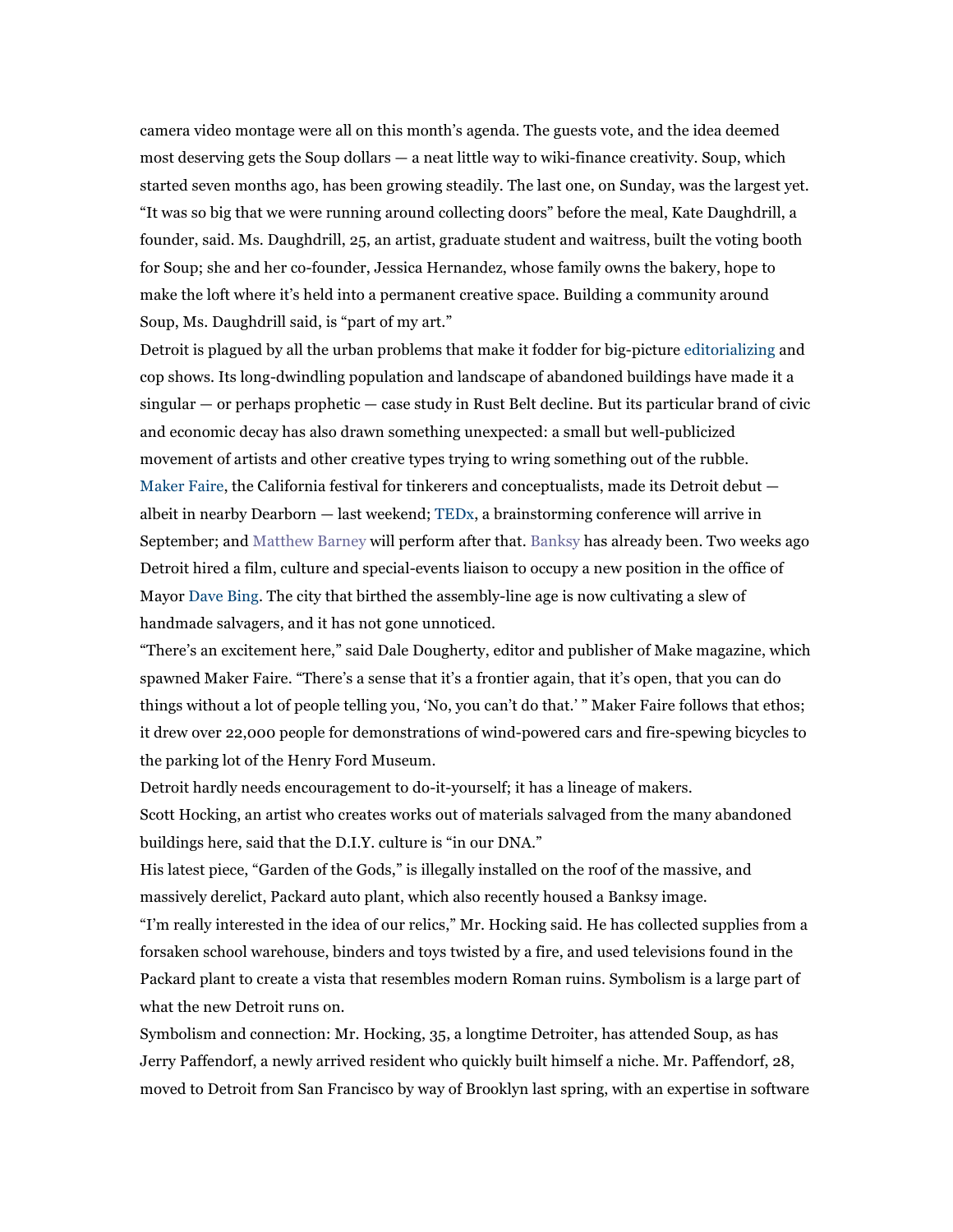design and a side of techno-savvy wit. He is behind a project called Loveland, a "micro real estate" enterprise that sells parcels of Detroit that he owns by the square inch for \$1 a piece. Mr. Paffendorf bought 3,150 square feet of land for \$500 when he arrived; "inchvestors" get a plot in a part of town that might not be well trod otherwise. Proceeds go to organizations that address Detroit's many problems.

"The inches become like little shares in the city," Mr. Paffendorf said. "Even such a lightweight form of ownership has a really cool psychological effect. Even if they bought the inches on a whim, it would bring people into the city a little bit more."

That invitation to appreciate the city, instead of bemoan it, is also behind some of Detroit's bestknown renewals, like the Heidelberg Project, which turns houses into found-object sculptures, and the neighborhood collaboration of Mitch and Gina, as the artist Mitch Cope and the architect Gina Reichert are known around town. They were among the first to get attention for their creative development, buying up houses for art and gardens.



Fabrizio Costantini for The New York Times

Objects used by Mr. Hocking, who turns detritus into art.

Even during a few days spent here, it is obvious how tight and welcoming the community is. A guy like Kevin Putalik can arrive alone from Montana with an interest in urban agriculture  $-\mathbf{a}$ booming part of life in Detroit, where grocery stores are scarce — and within three weeks find himself making sausage at a party in someone's home. "It's the land of opportunity," said Mr. Putalik, 28, who described himself as "funemployed," as he rinsed casings at the sink.